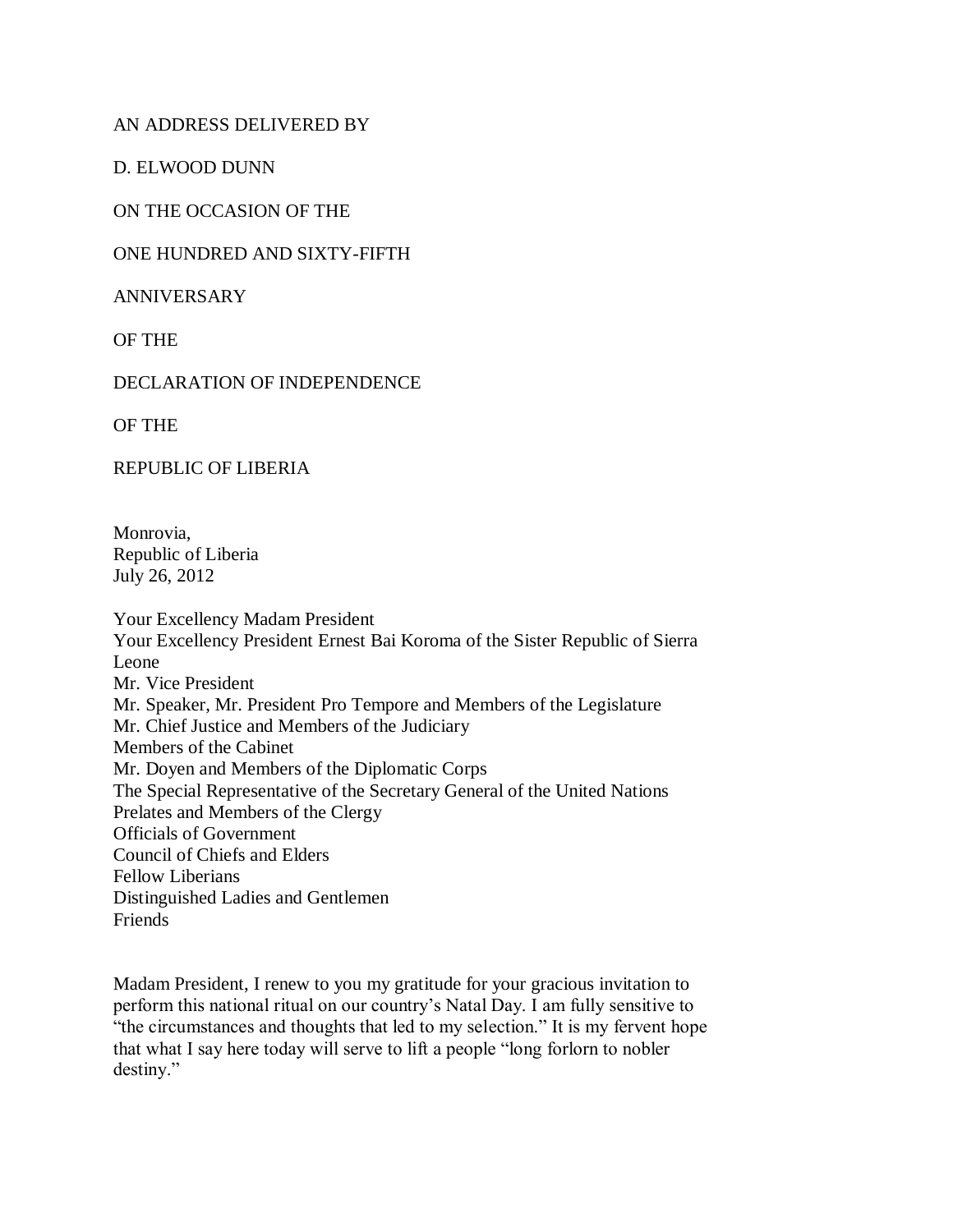I come to this task fully conscious of the efforts by government and citizens alike in restoring our country, especially in the aftermath of our recent national calamity. Perspectives naturally vary as to the right framework, the right course of action and the right order of priority, and a debate of sorts has already been joined. Perhaps this national platform provides me the privileged opportunity to join that national debate.

Our country is 165 years old! We have come a long way, on a long tumultuous journey, a journey, punctuated by weariness and dreariness, struggle and strife, a historic journey opened to a multiplicity of interpretations. Yet we continue that journey as one country and one people. We engage today the power of pause to reflect upon where we stand on this continuing and unending national journey. And as we pause to re-calibrate, I invite you to reflect with me on the topic:

### RENEWING OUR NATIONAL PROMISE

In its "Declaration of Rights," our founding Constitution proclaimed a national promise: "Therefore we the People of the Commonwealth of Liberia, in Africa….do, in order…to establish justice, insure domestic peace, and promote the general welfare, hereby solemnly associate and constitute ourselves a Free, Sovereign and Independent State, by the name of The Republic of Liberia."

In the beginning was the promise. That promise took the form of an ideal left to be perfected by succeeding generations, left to be nurtured by succeeding generations, left to be rendered increasingly more meaningful, more relevant to the changing needs of a continuously changing Liberian population. Like the founders of states everywhere, no promise remains static. A more perfect country remains ours to build, today, as it was for those of yesteryears, and will be for those tomorrow. Thus we have moved in time from "We the people of the Commonwealth of Liberia" to a wider embrace of "We the People" resident in all 38,000 square miles of our national territory, incorporating today 15 political subdivisions inhabited by scores of ethno linguistic groups, including categories yet to be clearly delineated.

This is the situation as I speak. Liberia started small in fact and in concept. Expansion, including that of the mind, was inevitable. Just as we face today the imperative of re-defining the idea of Liberia, future generations will find the need to re-define their nation, their Liberia, taking into account the exigencies of that future. Liberia is a continuum, never frozen in time and space. It is an idea of infinite possibilities. And it is our duty as inheritors of that promise made almost two centuries ago to renew the charge given the challenges of our time.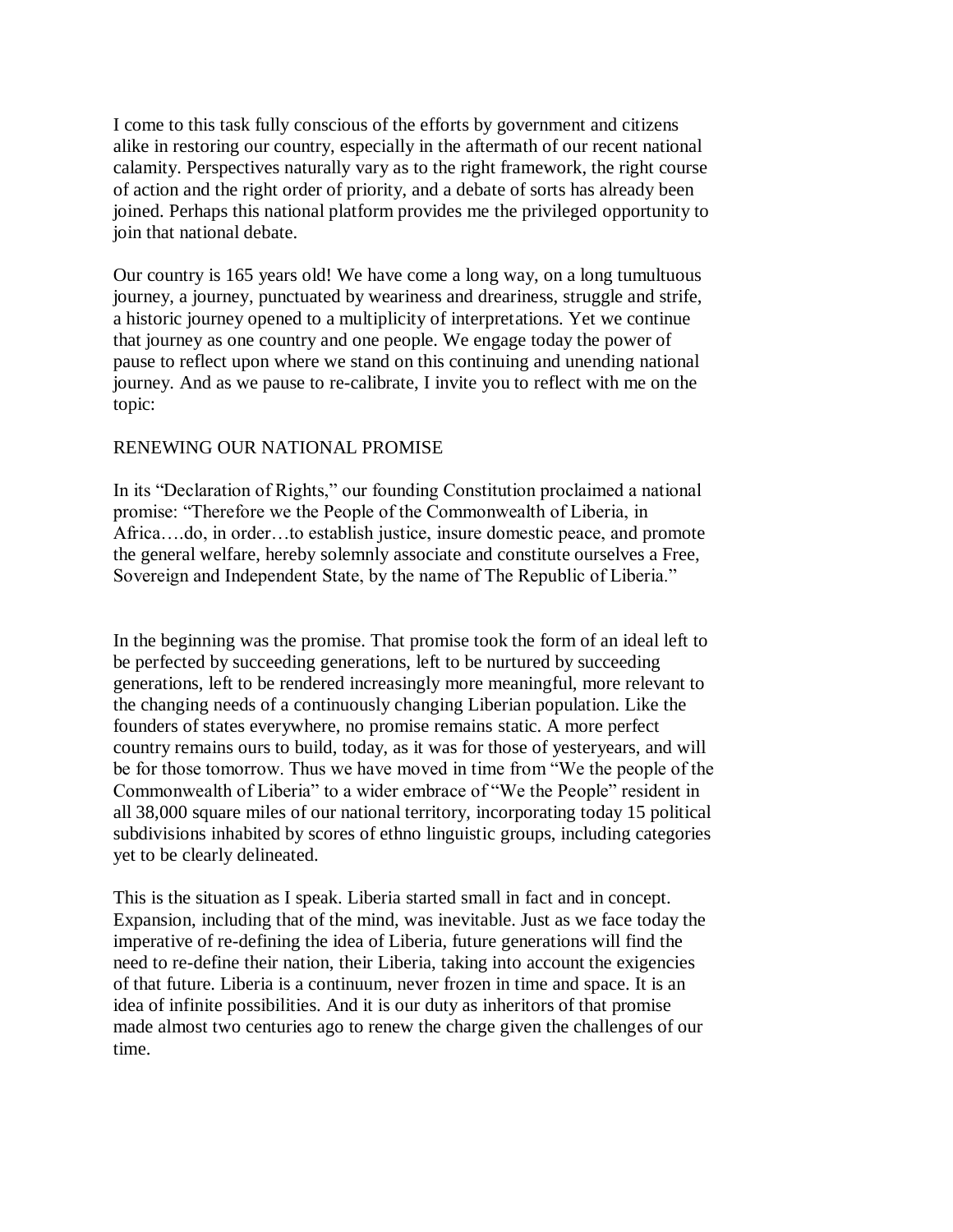Accordingly, I will briefly address the topic in two parts:

The first part will be to contextualize or remind us about the "what", the "why" and the "how" of our national experience, while the second part will offer some thoughts on the role of values in national reconstruction.

Madam President, Fellow Citizens and Friends:

History has been defined as a discourse or a dialogue between the past and the present. We cannot escape being a part of that dialogue for that past, our past, remains an integral part of our national DNA. We must thus seek to appreciate the 19th century context in which the original promise of Liberia was made. I am not here speaking about material context, but the context, indeed also the contest of ideas. Liberia for some was one idea, one vision, for others yet another. We must come to grips with our own idea of Liberia. But first, the earlier debate that was initiated 165 years ago must be appreciated. It was a debate about chosen direction, vision, identity, and purpose. When the potted plant of the Liberian state was brought from overseas for implantation in West African soil, it came with a Euro-American purpose, a mission of enlightenment and civilization in the Western sense. Two decades later, an alternative paradigm or vision was proffered, that of blending Western and African values symbolized by planting the state firmly in African soil.

As J. J. Roberts and his political theorist Hilary Teague moved forward in initiating their vision of building a "little America" in early 19th century West Africa, Edward Wilmot Blyden, perhaps Liberia's foremost original thinker, proffered some two decades later a very different vision, a very different national purpose. Even in those formative years Blyden thought of Liberia as the nucleus of a modern, progressive nation—a synthesis of the best in African and Western cultures. Teague and Blyden then, in their respective advocacies became the progenitors of the Liberian dilemma—a civilizing mission or the development of an African nationality that blends elements from the dual heritage of Africa and the West.

But no, we are not heirs to just two heritages. We the people of the Republic of Liberia, like other peoples on this vast continent of ours, are children not of two but of a triple heritage—the Traditional African heritage, the heritage of Islamic civilization, and the Western heritage. We are not one or the other. We are a composite of all three. Quickly disposing of the Traditional African heritage, in which we live, and move, and have our being, we can cite the Vai proverb: "What is mine goes, what is ours abides." Or we can reference a study by the late Bishop George Browne of the Episcopal Church drawing parallels between African traditional religions and Old Testament Christianity.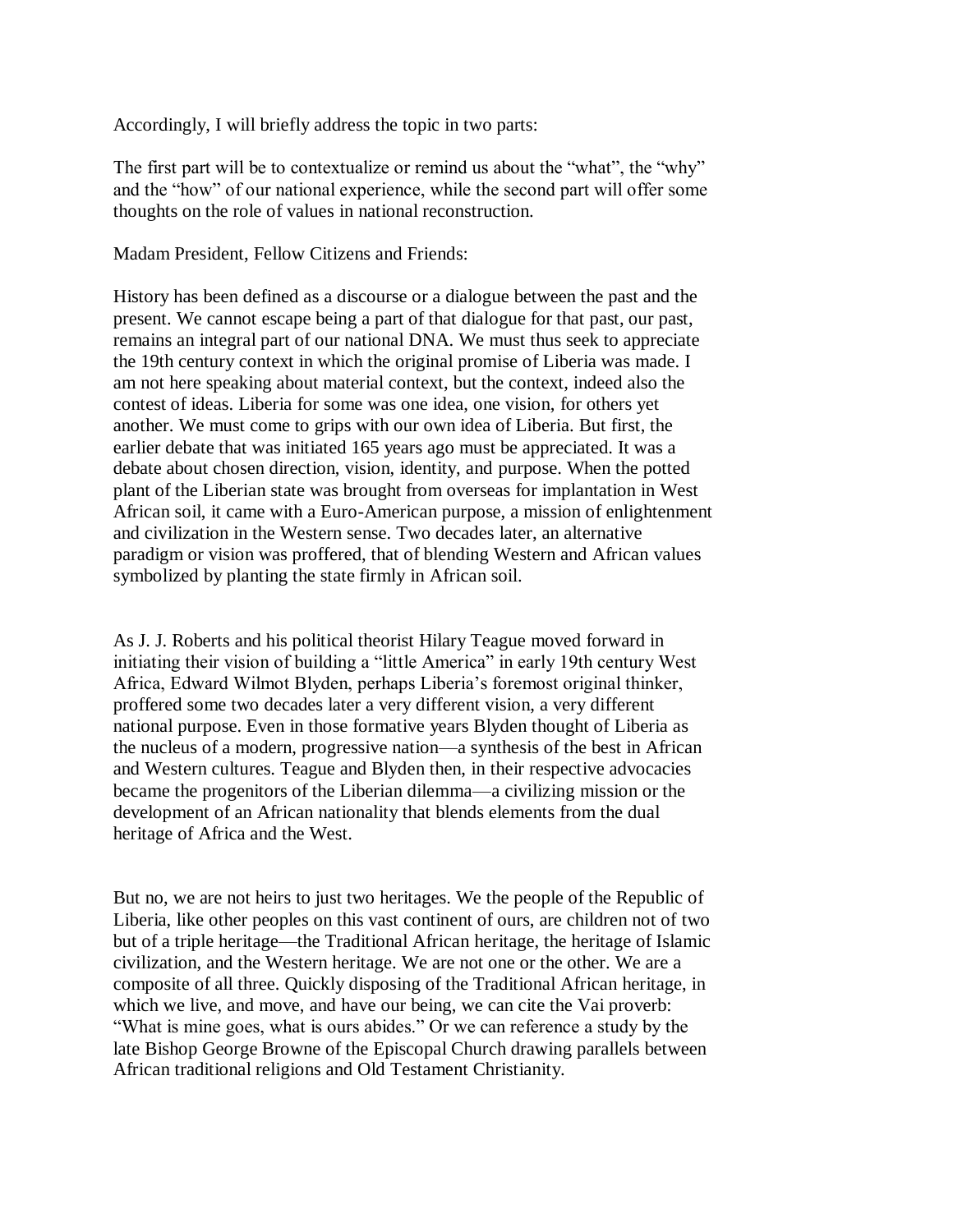Islamic civilization first came to North Africa in the 7th century and then percolated over many centuries downwards through Sub-Saharan Africa. That civilization became a part of the Liberian experience before the 1822 colonial settlement and the 1847 Declaration of Independence. In fact this Universalist religion accompanied with its own culture first came to the Liberia area in the late 16th and early 17th centuries. Prominent Liberian explorers not only confirm this Islamic presence in their 19th century Liberia, but Liberian Muslims impacted the process of Liberian state formation as witnessed by the roles of prominent Muslims Zulu Duma and Sao Boso. The culture of Islam has remained an integral part of the Liberian national journey initiated 165 years ago.

I need not now elaborate on the Western heritage, for it has been and continues to be so pervasive though with different emphases depending on the era, that we need a separate debate about what and what not to accept coming from the West—the classic dilemma of acceptance and rejection.

What has been the impact on us of these heritages? What sort of people have we become as a consequence of the triple experiences? The impact of these heritages has obviously varied in time and space. Some have enjoyed privileges more than others. Our exposure to the three has been uneven, and this has left in its wake a certain misunderstanding. As we contemplate a more genuine unification of our people we need to revisit this issue of the impact of our triple heritage on us as a people, bringing all three to the table or the palaver hut of national unification, integration and reconciliation.

Contextualizing the Liberian experience also means acknowledging dissent or political opposition in the history of Liberia. Liberia has had its market place of ideas before the contemporary "Brouhaha." Before the hegemonic True Whig Party came to power, there was lively political competition even within a circumscribed political community. The TWP never went unchallenged in its 133 years of hegemony. The 1970s was a time of much dissent in our country, and some of the ideas generated from that period remain as yet unrealized, given the military intervention, the devastating civil war that followed, and the lack of national focus on value issues since then.

Dissent is healthy. It helps us to self-correct. It helps us come to terms with ourselves. Perhaps leading us to imagine narratives other than, and in addition to the one of conventional wisdom whose derivatives we have yet to subject to scrutiny; perhaps helping us address our national identity problematic; perhaps helping us see Liberia as a whole, not the caricature that often passes for conventional wisdom; perhaps leading us to undertake a national dissection such that we lay bare ALL of the component parts of our national make-up; perhaps revealing to ourselves a clearer number of human groups that compose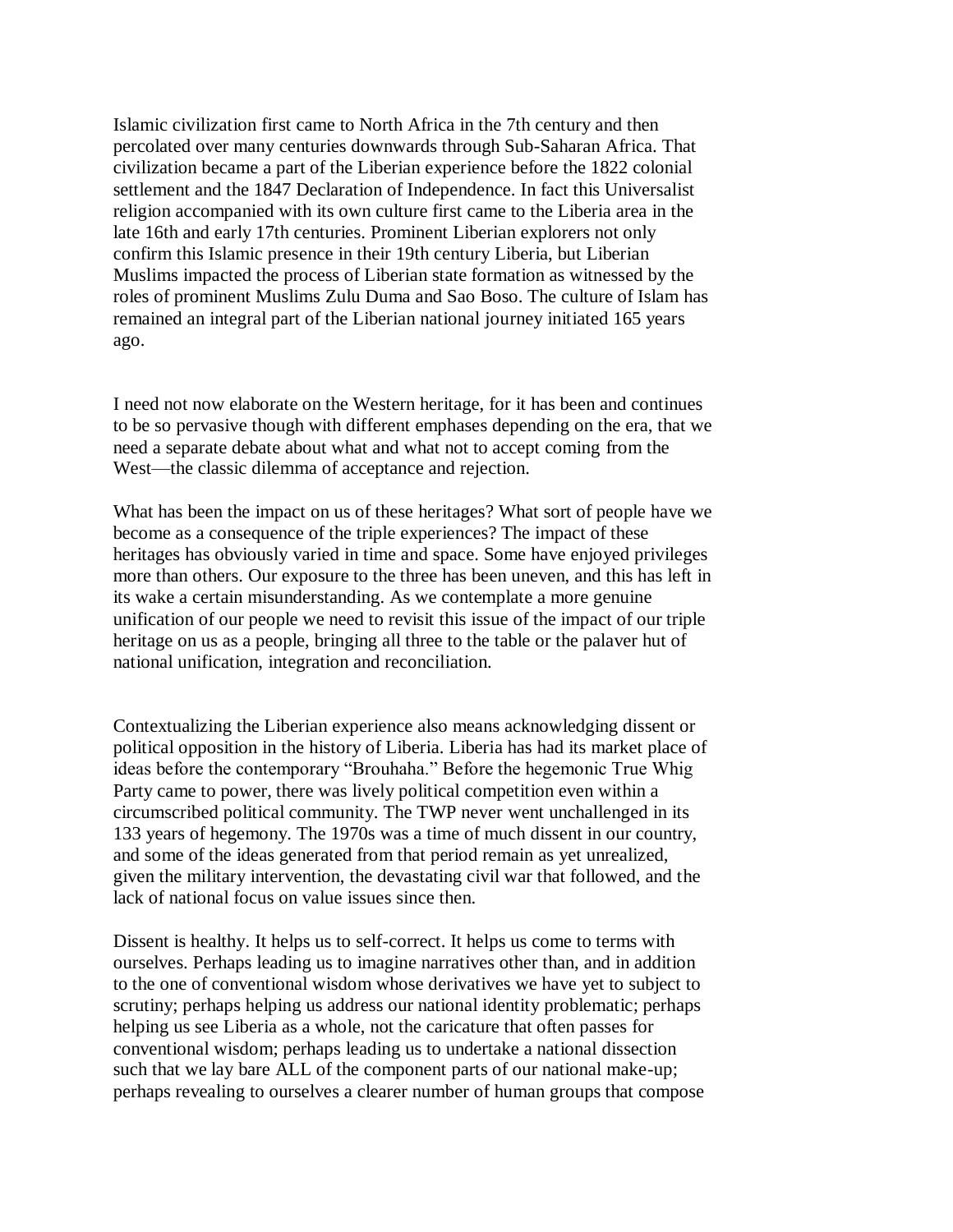the Liberian mosaic; perhaps allowing ourselves the opportunity to self-identify, not excluding a large potential category of hybrid-Liberians, a cross between or among groups. Here I am alluding to a critical population reconfiguration that could well result in a future sociological paradigm shift. Perhaps that shift has already occurred and we have yet to recognize it.

And now we return to the "what", "why" and "how" questions that contextualize our national experience. What? In the beginning of Liberia there was a contestation of visions, but a single vision prevailed for long and shaped the country's development or evolution. Why? Because of the preferences and prejudices of the era. How? Competing visions or dissident views were routinely ignored. Consider how one historian described the reaction of the Liberian people to Dr. Edward Wilmot Blyden and his time, and I quote: "Blyden's oratorical prowess thrilled his hearers but did not change social norms. He was rewarded with distant diplomatic appointments in Europe. He was fluent in a number of languages including Arabic—but if he had learned Kru and began to express his challenge from Sasstown he would have been considered more threatening than the Court of St. James in [faraway] England." Unquote.

Through historical twists and turns, Roberts and Teague and their ideological heirs retained for long the ascendency. But the ideas of Blyden and Co. were never extinguished. They awaited and still await, propitious times. Might those times be our time? Are we ready to answer the clarion call of this age, are we ready to seize this seminal moment and build an inclusive Liberia on the solid foundations of our triple heritage? Are we ready to collaborate with our West African sisters and brothers, with whom we share so much in this post-colonial, supra-nationalist age, as we all move into a new era of shared interconnection and cooperation?

Madam President, Fellow Liberians, and Friends:

Renewing our national promise also means moving toward a more united Liberia. We must do more than merely proclaim a "Unification Policy" or perpetuate a National Unification Day based on a flawed policy. Nor must we assume that our divisions will cease without conscious effort, without our being intentional about the matter.

But even here, context matters. We are not here seeking to re-invent the wheel. The Liberian nation-building process has a past that, for good or ill, has become ingrained in our national DNA. We speak English with a unique Liberian accent. We have even developed a "Liberian English" that we seem to refuse to consider a lingua franca. We have a national cuisine, perhaps several. We have many national types of attire. We have put a Liberian twist to the universalistic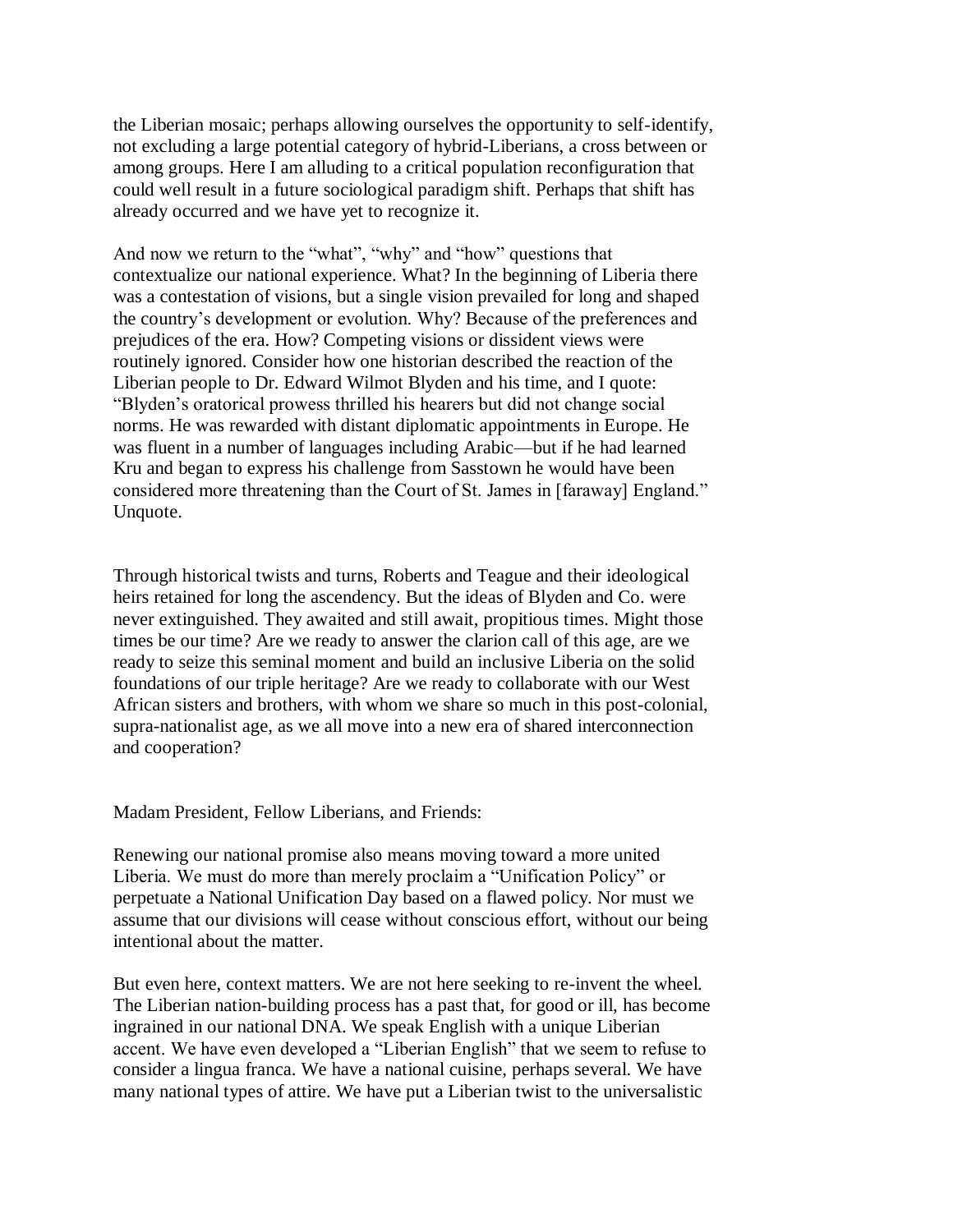religions of Christianity and Islam to which we have converted. We continue to struggle to address the kinks of flaws in our original African Traditional Religions.

The question before us then is how we might employ the instruments of culture learning and education broadly conceived to craft a strategy to take us from identification as cultural freaks to recognized cultural integrity, from being like bats, not knowing whether we are beasts or birds, to a greater clarity about what we have become as consequence of our exposure to the outside world.

Defining the intangible dimension of our national reconstruction imperatives:

And so, Madam President, Fellow Liberians, and Friends: as we celebrate today 165 years of independence the state of our country impels us, perhaps compels us to seek opportunities and infrastructure for mediation, mediation to address historic divides and divides of more recent vintage such as the generational or all those things that make us still an un-reconciled people, mediation to address the polarization in this society, mediation to bridge the unacceptable divide between the sea of poverty that pervades our nation and the handful among us who enjoy wealth and privilege, mediation that will take us to the streets of our cities and towns to seek out those traumatized and disabled by war, mediation in short that will lead us to acknowledge our dysfunctional society and conscientiously seek to render it indeed more functional and more wholesome.

Now, let me make myself clear. I am not here disparaging the efforts of many who are trying to address some of these issues. I am aware that local and foreign resources have been employed, indeed deployed, for this purpose. I am aware that government agencies have made it a part of public policy to do likewise. What I am talking about, however, are the intangible dimensions of the issues, the values dimension without which we navigate without a compass. I am talking about national values deficits (not budget deficits, not electric power deficits…). I am talking about empathy, solidarity, trust, justice, honesty, sincerity, mutual goodwill, social responsibility, mutual respect, a sense of common identity, accountability, innovation, and tolerance. All of these notions are closely interrelated. They all add up to what might be called a national moral deficit. This is quintessentially or basically the intangible I earlier alluded to. You see, it is real; it is there; it will not just go away. Without a measure of moral commitment to Liberia, indeed moral investment, we risk everything our traditional security, our human security, and the sustainability of all the material reconstruction on which we are today embarked with near religious zeal. Why? Because in the nature of things, if we remain a society of gross inequality, of social alienation, of distrust, of injustice, of conflicting identities, the "WE" remains weak and will collapse when faced with the inevitable moment of national stress.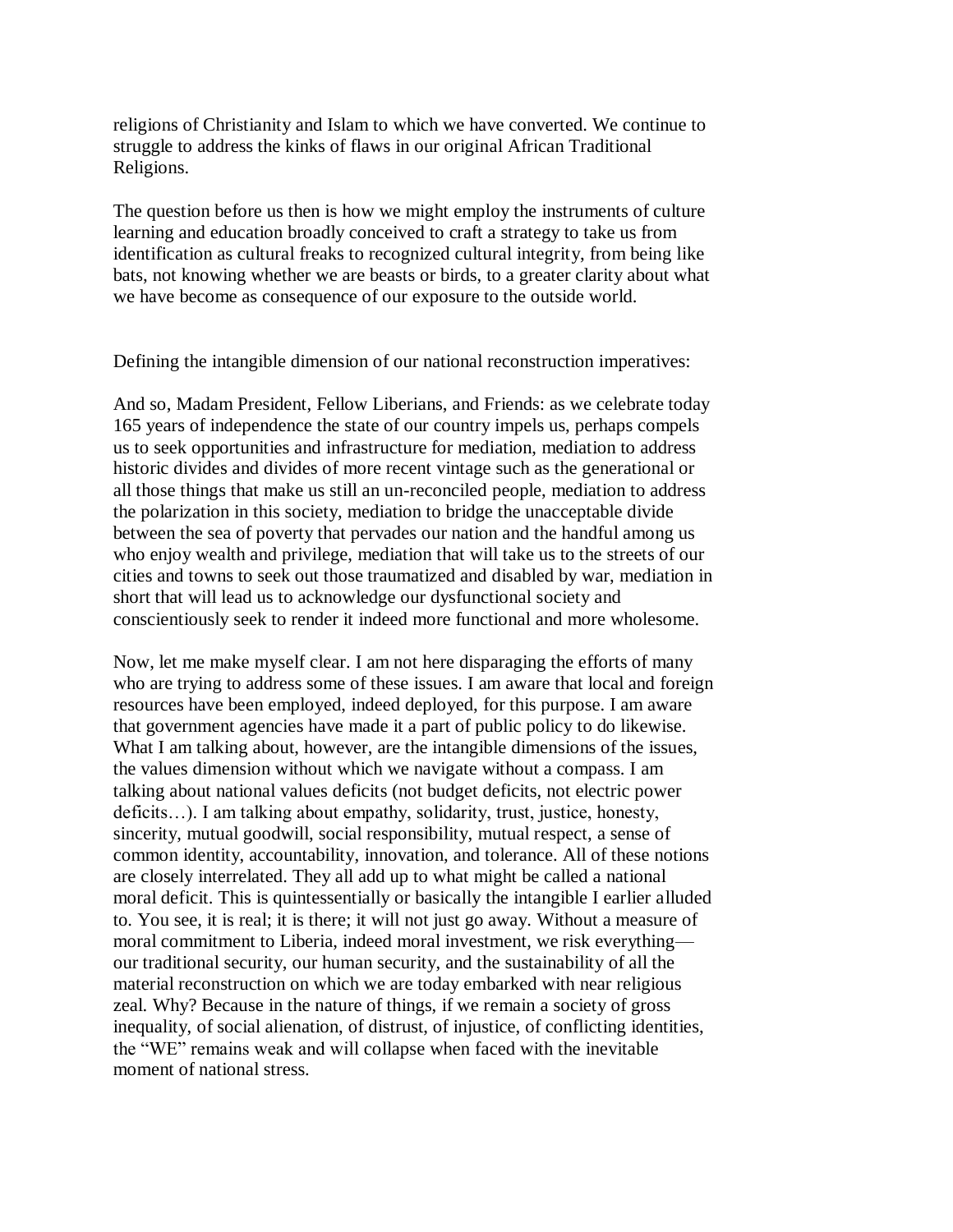Perhaps, just perhaps what we need is a serious consideration of how we might harness our culture (even our cultures) in service to the nation. And so the intangibles boil down to our national culture problematic. Call it the Humanities (a study of the human condition) or the Arts (the imaginative and creative branches of knowledge), but what we need is a critical evaluation of values on a big scale, in high and low places in our country—at all societal levels—the home, the business community, education community, faith community, community of the professions, the Media, the Diaspora in all its diversity and on all continents.

Consider the challenge at hand! Consider what we are experiencing, and its impact on us! Seemingly two competing streams invite our attention: The first is from abroad where we uncritically receive a deluge of books, magazines, films, DVDs, videos, CDs, even foreign national propaganda (VOA, BBC, Radio France International, China News Agency, etc). They are all well funded and professionally packaged and promoted by major organizations and lobbies. Whether intentional or not, this stream has the cumulative effect of reinforcing our national sense of inferiority vis-à-vis the societies from which such products emanate. Have you considered the effects on us of drinking so deep into other people's culture and relegating our own to the margins? This is why I earlier used the term "cultural freaks," or, being like the bat, not knowing whether we are beasts or birds.

The second stream, the domestic alternative to this external effort has never been organized or funded. Sure, whether from the past or the present, there are Liberian artists, scholars, and creative entrepreneurs at work plying their respective trades. But they seem to be moving in many different directions. Not only does the field lack coherence, it fuels disunity. Our histories have emphasized conflicts between competing groups (although all histories, including our own, are replete with both conflict and cooperation). We wouldn't be here today 165 years later as one people had our relationship been characterized only by conflict to the exclusion of cooperation. Can we imagine an alternative to the book "The Evolution of Deadly Conflict in [the history] of Liberia?" Some anthropologists stress particularism to the exclusion of crossgroup interaction and collaboration. We often say much about social cleavages without a word about many other crosscutting cleavages whereby we have, like all peoples, multiple identities. Folktales are categorized by ethnic groups; although anyone growing up in Liberia knows that "spider" belongs to no one group.

On this critical subject of studying the human condition as expressed in Liberia, what contributions might be possible to our common enterprise from Literature, History, Economy, the Arts, Law, just to highlight a few.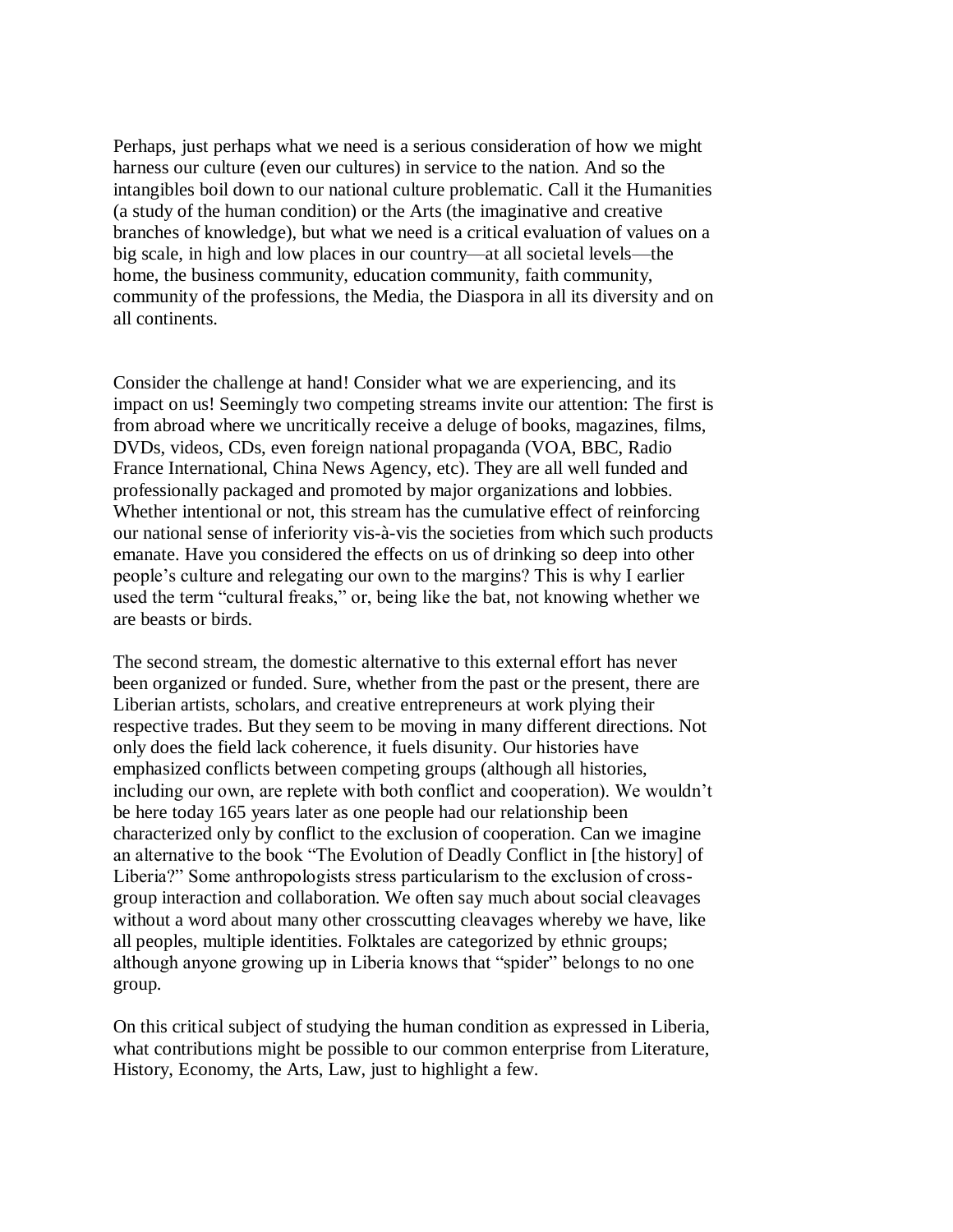Literature: We should encourage the development of stories (written, oral or video) that promote empathy across lines of division such as ethnic, religious, or regional. We should do so by offering prizes to "writers" of such stories. Consider the European historical experience that traces the development of human rights sensibilities and feelings of nationhood to the Novel form. Folklore was useful in fueling feelings of nationhood in 19th century Europe, and we could appropriate this art form to our national re-making effort.

History: or that great dialogue between the past and the present. We should encourage Liberian historians to hash out a national narrative that is truthful, inclusive and does not shift blame from individual wrongdoing to groups whether in the distant past or more recently. Rwanda and South Africa, two African countries successfully digging themselves out of conflict, provide models we might explore. As does UNESCO, with experience in production of the UNESCO History of Africa series, the first authoritative narrative of the history of the African peoples written largely by African scholars. It is vital that the process of a history-writing project be de-politicized. We cannot remain mired in the social and political sniping between the polarized versions of Liberian history.

We should consider as well Museums as critical sites of "social remembering" that help to facilitate construction of national narratives, preservation of collective memory and production of a national culture.

Economy: Here too, there is a values dimension for the full story of the Liberian economy is not alone the ubiquitous "growth without development" thesis of the 1960s. If we went back to the 1860s we would discover a Liberian entrepreneurship characterized by self-reliance, innovation, creativity and risktaking. These early Liberian business people produced goods and services that they then traded internally and externally and held their own for decades. Goods produced in Liberia were transported to Europe in Liberian built vessels. With the initiation of patronage politics by what became a hegemonic True Whig Party politics soon became king. The Open Door Policy that made politics king then sealed the fate of independent Liberian business. A paradigm shift to a rent seeking economy, incompatible with productivity, innovation and self-reliance, has bedeviled us since. We must borrow a page from our past to restore the creative and innovative entrepreneurial spirit.

Law: A number of issues commend themselves here: We should consider requiring law students to offer pro bono services to indigent clients, and strongly encourage lawyers to do the same. Without justice for the poor, stability will remain elusive. We face a problem of Constitutional inadequacy.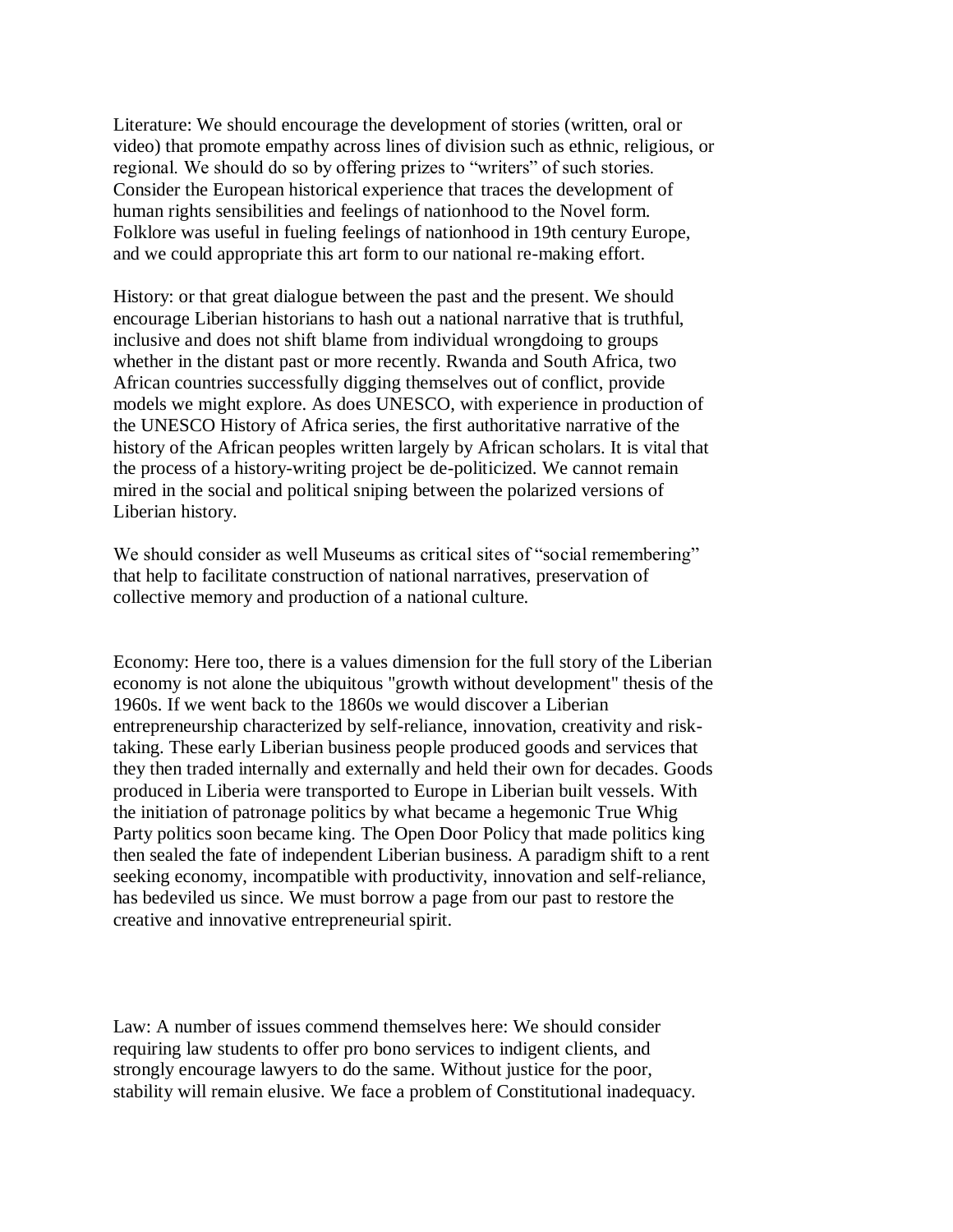Many here and listening to me out there will recall how we ended up with the current Constitution of 1986. A constitution drafted by professionals was in 1983 subjected to substantial editing by a panel of politicians. It was the politically edited draft that, under circumstances of military rule, became the constitution bequeathed to us. Since the end of the civil war in 2003 we have tiptoed around the issue of constitutional review and reform. Two full-fledged and seemingly permanent government institutions have been created in large measure to fix our constitutional and governance problems. We still labor today under a dysfunctional constitution replete with conflicts of land law, trial law and other dualities of customary and statutory laws. An American colleague has rightly characterized presidential powers under the present constitution thus, and I quote: "The president's power is still lying around like a loaded gun." Unquote. Aside from the potential for abuse, such hyper-presidential powers could create the impression among ordinary Liberians that political hegemony is normal. There may be benevolence and probity in the present regime. What guarantees do we have for future regimes?

There are other important issues. I understand that we continue to use today the anachronistic "Rules and Regulations for Administering the Hinterland" that once vested all powers of governing in the "Secretary of the Interior", today the Minister of Internal Affairs. As well, the issue of dual citizenship looms large for Liberians residing abroad, a significant national resource that we alienate to our detriment.

Then there is the issue of our national symbols and awards. We seem to talk about this issue interminably without the national will to act. I wonder, I just wonder, for example, whether anyone has carefully read the citations to such national awards as "The Liberian Humane Order of African Redemption," or "The Most Venerable Order of Knighthood of the Pioneers of the Republic of Liberia." The wordings are a throwback to nineteenth century provincialism, and as such these awards need to be complemented with others more relevant to contemporary circumstances. Post-apartheid South Africa's experience in these regards could prove salutary or beneficial.

The Arts: We should recognize the role of creative and expressive culture in national integration or re-integration, national reconciliation and national unity. Literature, poetry, music, dances, paintings, plays, folktales, proverbs and parables are all critical assets in nation building. We should encourage the development and distribution of art works that promote themes of justice, equity and unity. We might do this by offering incentives and prizes to creators of such works. There are many examples elsewhere for such undertakings designed to help audiences "feel" conditions experienced by citizens who are different from themselves, different ethnically, different religiously and in diverse other ways. Given our divisions and deep-seated feelings of distrust, this work would best be undertaken by civil society, with limited government involvement.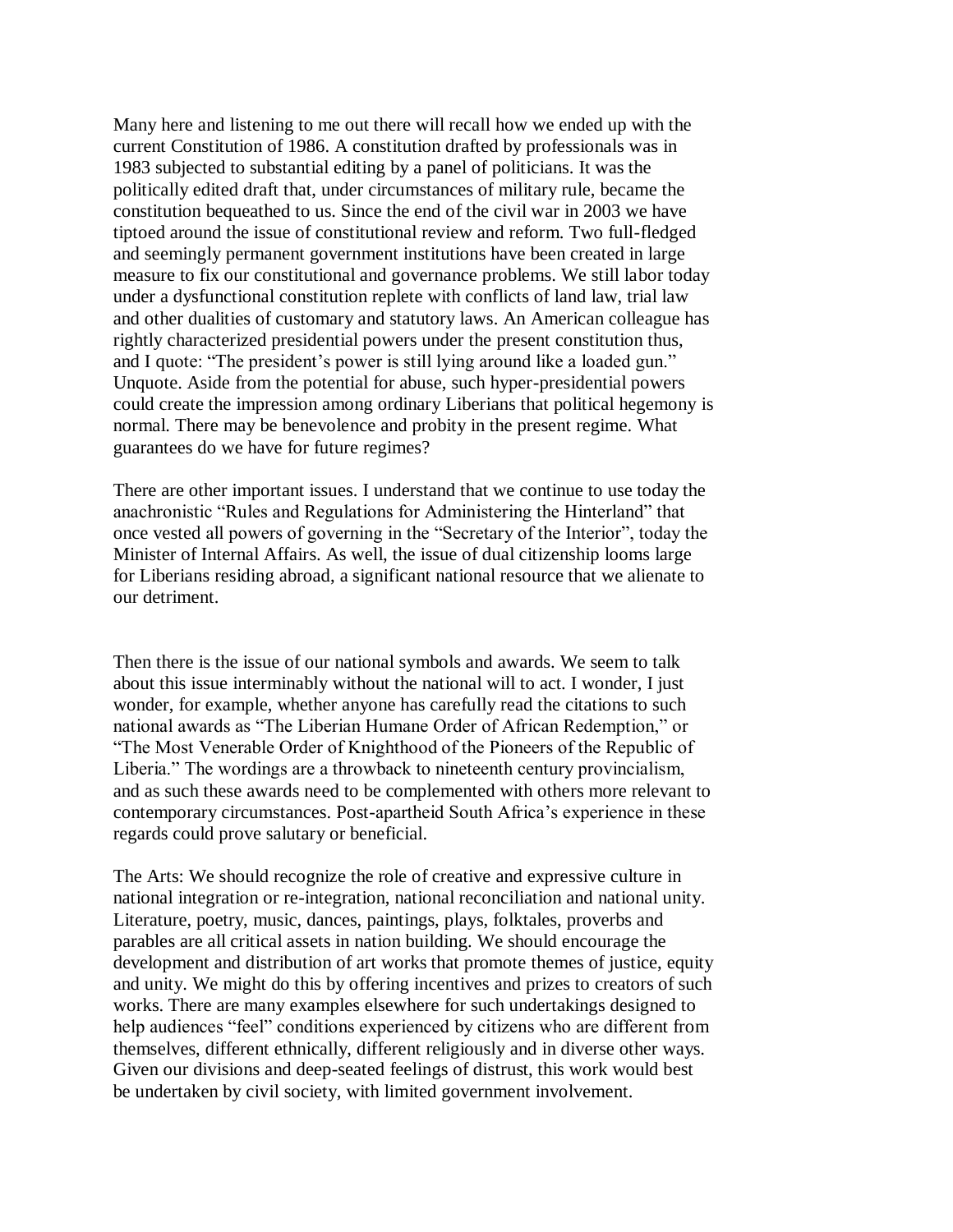We should recognize that investing in the arts is also investing in national security --job opportunities, a more united nation conscious and respectful of its component parts, with a strengthened sense of collective security, thus obviating exploitation of genuine differences by the disaffected at home and abroad.

There are many models for undertaking this imperative national work. Four come to mind: The Arts Council in South Africa, the Social Service of Commerce in Brazil, the United States National Endowment for the Arts, and the United States National Endowment for the Humanities. The Social Service of Commerce in Brazil is described as "a private nonprofit entity whose role is enshrined in the national constitution, with its budget derived from a 1.5 percent payroll tax imposed on and collected by Brazilian companies; as the workforce in this nation of nearly 200 million people expands, so does the organization's budget."

Relevancy for Liberia: I believe that we should employ the arts and humanities as vehicles for promoting genuine reconciliation and unity by undertaking the following specifics:

1. That we set aside a reasonable percentage of revenue generated from iron mining and oil extraction to be placed in a locked box for arts and humanities activities.

2. That we supplement such funds with fundraising at home and abroad, especially among Liberians residing abroad.

3. That as fundraising is most effective if a self-help effort is already in place, I recommend (a) a negotiated transfer of the E.J. Roye Building here on Ashmun Street to a National Arts and Humanities Council of Liberia. The building is already appropriately configured for such an enterprise. Spaces could be rented cheaply to artists and arts organizations that meet certain criteria, and other spaces could be rented at market value to help fund the organization, and (b) we immediately appropriate the idea of a "Liberia Youth Corps" with the specific goal of bringing together young people from diverse educational, political, cultural and religious backgrounds in campaigns that inculcate a culture of service and engender a common sense of nationhood. Social learning programs in other societies have increased students' sense of social responsibility, compassion, tolerance, and belonging to a broader community. I have personally fond recollections of the impact of The National Student Christian Council of Liberia and the late David Howell's YMCA on my own social learning experience. Youth are critical to any country's future especially our own, given the demographic imperative. Unless we invest adequately in their future, we leave them a poisoned inheritance.

Now, though investing in such intangibles may require an enabling role for government, the weight of responsibility for this undertaking must fall squarely on the shoulders of civil society and must involve Liberian leaders at all societal levels—business, faith (Churches, Mosques, Groves of our African Traditional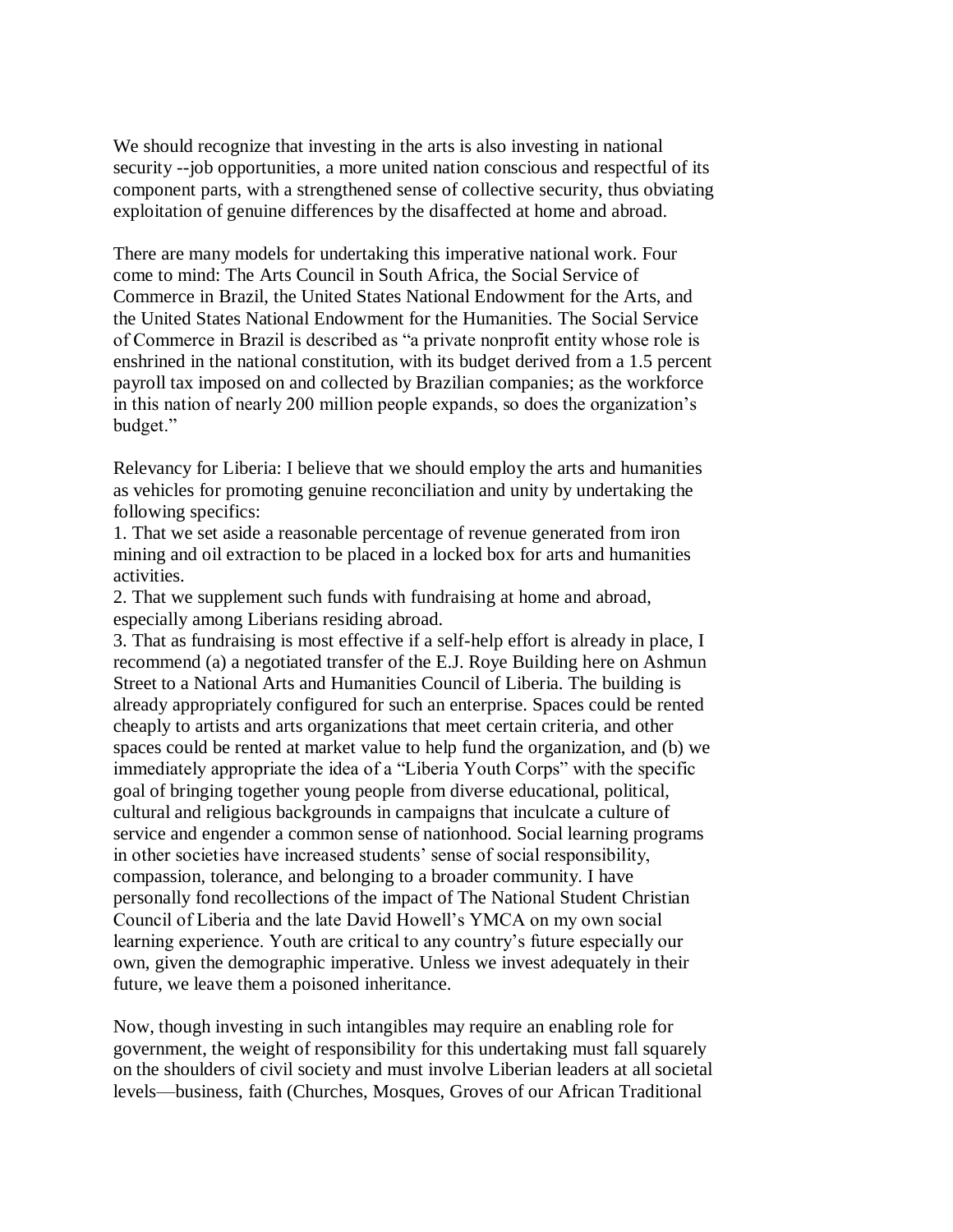Religions), educational, professional, philanthropic—all must show the courage to lead.

Furthermore, under the auspices of the proposed National Arts and Humanities Council of Liberia, consideration should be given to implementing at least two priority projects. The first is to partner with government in the full restoration and expansion of The Kendeja National Culture Center. I say expansion because I believe that we need a national culture center in each of our 15 political subdivisions. Such centers must become venues for establishing, nurturing, showcasing, studying and celebrating our cultural heritage.

The second priority project for the new Council is to transform into an area of historic preservation the land and key buildings here in the heart of Monrovia bounded as follows: Starting at the corners of Broad/Buchanan and Broad/Ashmun Streets housing the current "National Museum" and this edifice, the Centennial Memorial Pavilion, and continuing along both Broad and Ashmun Streets to the corners of Broad/Randall and Ashmun/Randall Streets housing the Executive Pavilion and the old Executive Mansion.

Beyond these, and building upon traditional knowledge systems, I also recommend the establishment of an ad hoc panel of citizens to help sort out issues in our society arising from conflict of values. I have in mind such issues as sassawood or "trial by ordeal", a modern role for traditional chiefs, conflict of international human rights values and traditional values, the modernization of the Poro and Sande institutions, traditional healing arts and modern medicine.

Education: Our modern educational institutions must be at the heart of any engagement that seeks to appropriate the humanities and arts in building national unity. For in its primary mission of preparing our young people "to think creatively, read critically, construct effective arguments using persuasive evidence, write clearly, remain flexible and look at issues with an open mind," our schools and universities must also be places for the transmission of the society's core values, attitudes and mores. To do this, a national core curriculum review may be necessary, for a productive educational system must be driven "by a culturally sensitive and balanced curriculum." Do we have one in place today? That's not what I learned from a recent study by Sister Mary Laurene Browne. We must revisit our curriculum at all levels in our educational system.

And we must do one more thing regarding educating our youth. Following the model of the United Nations Millennium Development Goals, let us target here and now every six-year old across this land. Let us set a goal of closely monitored quality education for them, so that come 2030, we might unveil a new generation of Liberians superbly prepared to play their roles in a twentyfirst century Liberia, indeed a twenty-first century world.